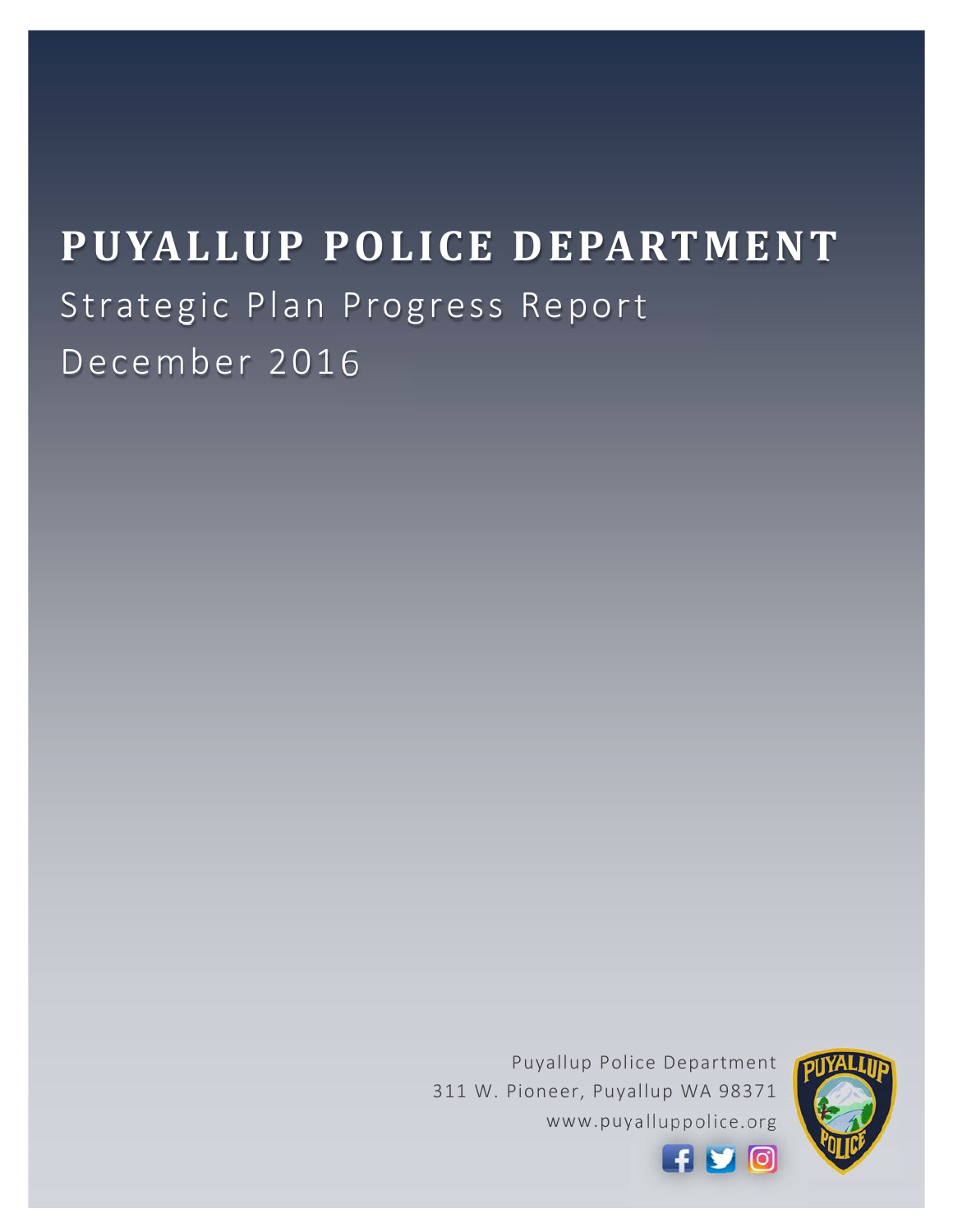

The Puyallup Police Department has been extremely busy utilizing the strategic plan to guide our law enforcement efforts. We are pleased to announce that we have made tremendous progress over the past year and a half in implementing several strategies outlined in the plan. We will continue to review the plan and revise it where appropriate. Involvement from our department members, community stakeholders and citizens is paramount to an effective strategic plan. The Puyallup Police Department is committed to continuous improvement utilizing our plan.



Bryan Jeter Chief of Police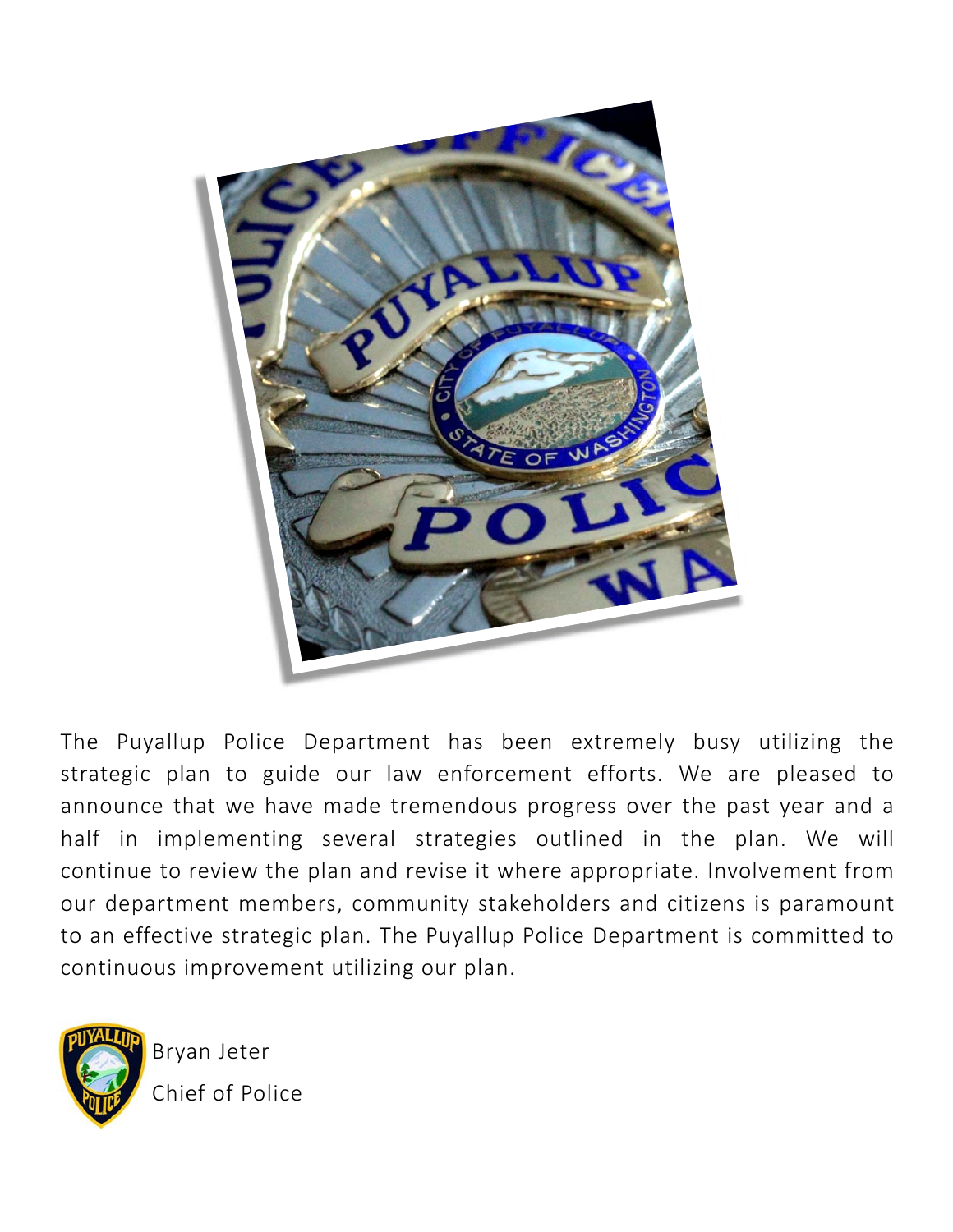# TABLE OF CONTENTS

| ISSUE TWO: MANAGEMENT OF INCREASING JAIL POPULATION WITHIN EXISTING FACILITY 3 |  |
|--------------------------------------------------------------------------------|--|
|                                                                                |  |
|                                                                                |  |
|                                                                                |  |
|                                                                                |  |
|                                                                                |  |
|                                                                                |  |
|                                                                                |  |
|                                                                                |  |
|                                                                                |  |
|                                                                                |  |
|                                                                                |  |
|                                                                                |  |
|                                                                                |  |
|                                                                                |  |
|                                                                                |  |
|                                                                                |  |
|                                                                                |  |
|                                                                                |  |
|                                                                                |  |
|                                                                                |  |
|                                                                                |  |
|                                                                                |  |
|                                                                                |  |
|                                                                                |  |
|                                                                                |  |
|                                                                                |  |
|                                                                                |  |
|                                                                                |  |
|                                                                                |  |
|                                                                                |  |
|                                                                                |  |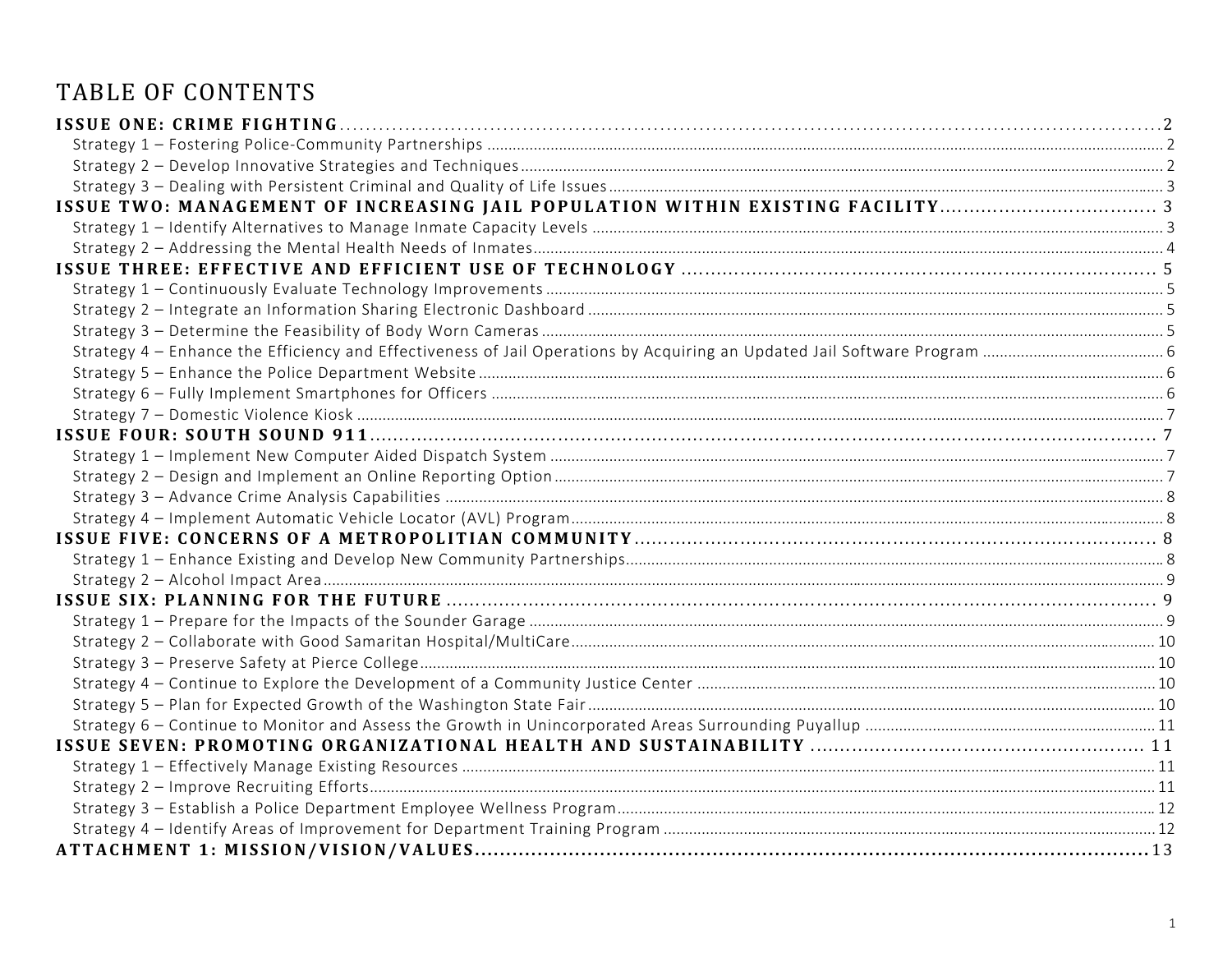# **ISSUE ONE: CRIME FIGHTING**

## Strategy 1 – Fostering Police‐Community Partnerships

| Objective                                                                                                                                                                                                                                     | Status/<br>Timeline             | Assigned<br>To                  | Update                                                                                                                                                                                                                                                                |
|-----------------------------------------------------------------------------------------------------------------------------------------------------------------------------------------------------------------------------------------------|---------------------------------|---------------------------------|-----------------------------------------------------------------------------------------------------------------------------------------------------------------------------------------------------------------------------------------------------------------------|
| Enhance relationships between district officers and those<br>within their assigned districts through participation in<br>Neighborhood Watch Meetings and other community<br>meetings in conjunction with the Crime Prevention<br>Coordinator. | Ongoing                         | POP/Patrol                      | • POP Tip Team Implemented in which an officer from each patrol squad<br>is identified to support the mission of the POP Unit.<br>• Increased attendance from district patrol officers at Block Watch<br>meetings noted by citizens and Crime Prevention Coordinator. |
| Enhance public education with regard to crime<br>prevention techniques and principles.                                                                                                                                                        | Ongoing                         | Crime<br>Prevention             | . Block Watch meetings held regularly in 2015 and 2016.<br>• Social Media use continues to be utilized as an effective education tool<br>with over 26,200 likes on our Puyallup PD Facebook page and 10,900<br>followers on Twitter.                                  |
| Increase communication between Puyallup Police<br>Department personnel and victims of crime.                                                                                                                                                  | Ongoing                         | <b>CID</b>                      | • The main PD phone number auto attendant has been eliminated and<br>calls are being personally directed to appropriate personnel, increasing<br>communication between PD and victims of crime.                                                                       |
| Continue to offer the Citizens' Academy to the public.                                                                                                                                                                                        | Annually                        | Crime<br>Prevention             | • The 2016 Citizens Academy was held in March 2016 with a full class of<br>24 students.<br>• The 2017 Citizens Academy is already being advertised on the Puyallup<br>PD website and is scheduled to begin in March 2017.                                             |
| Establish a system of providing a periodic survey to the<br>citizens of Puyallup to gather necessary information to<br>continually improve upon the Puyallup Police<br>Department's delivery of services.                                     | 2017<br>2 <sup>nd</sup> Quarter | Professional<br><b>Services</b> | • Assigned to Kari Lucey & Lisa Isaacs for 2 <sup>nd</sup> Quarter 2017.                                                                                                                                                                                              |

## Strategy 2 – Develop Innovative Strategies and Techniques

| Objective                                                                                                                                                                                                                                                              | Status/<br>Timeline            | Assigned<br>To | Update                                                                                                                                                                                                                                                                                                                                                                                                                                                                           |
|------------------------------------------------------------------------------------------------------------------------------------------------------------------------------------------------------------------------------------------------------------------------|--------------------------------|----------------|----------------------------------------------------------------------------------------------------------------------------------------------------------------------------------------------------------------------------------------------------------------------------------------------------------------------------------------------------------------------------------------------------------------------------------------------------------------------------------|
| Conduct a staffing and utilization study in an effort to<br>gauge the department's ability to address crime and<br>measure the effectiveness of current practices and<br>specialized units.                                                                            | 2017<br>$2nd - 3rd$<br>Quarter | Chief          |                                                                                                                                                                                                                                                                                                                                                                                                                                                                                  |
| Formalize a work group which consists of internal<br>stakeholders at all levels of the organization to address<br>current practices, best practices and innovative<br>strategies. The workgroup will include subject matter<br>experts, practitioners and supervisors. | $2016 - 2017$                  | All            | • Sgt Young suggested review of the LEAD program at King County.<br>Update: Review of the LEAD program was completed and as of this time<br>full implementation of the program is not recommended.<br>• Through Community Outreach Officer, similar practices to the LEAD<br>have been implemented and have had a positive impact on crime<br>fighting by getting offenders into rehabilitation treatment, as well as,<br>working with other agencies to clean up problem areas. |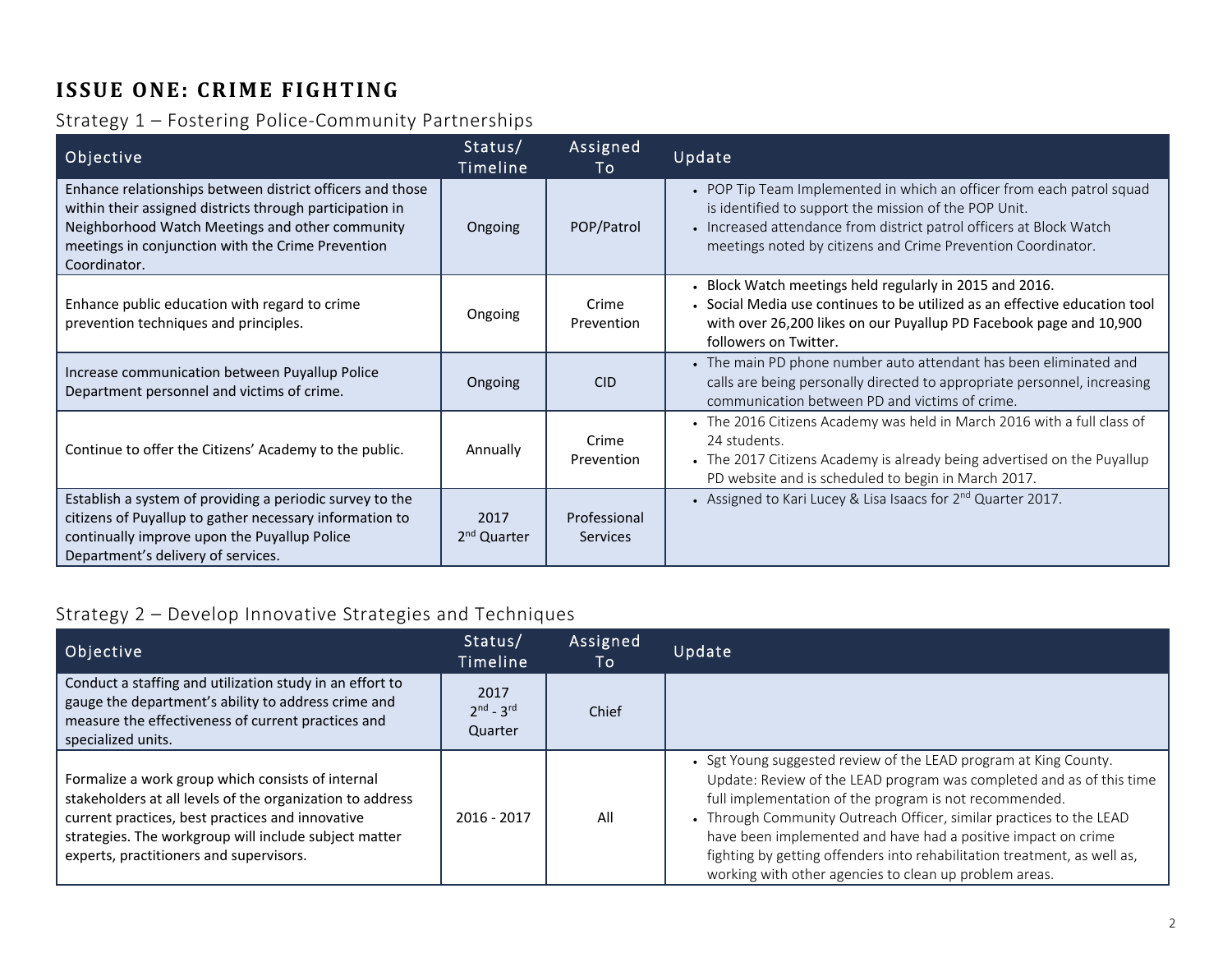## Strategy 3 – Dealing with Persistent Criminal and Quality of Life Issues

| Objective                                                                                                                                                                       | Status/<br>Timeline | Assigned<br>To                  | Update                                                                                                                                                                                                                                                                                                                                                                                                                                                                                                                                                                                                                                                                                |
|---------------------------------------------------------------------------------------------------------------------------------------------------------------------------------|---------------------|---------------------------------|---------------------------------------------------------------------------------------------------------------------------------------------------------------------------------------------------------------------------------------------------------------------------------------------------------------------------------------------------------------------------------------------------------------------------------------------------------------------------------------------------------------------------------------------------------------------------------------------------------------------------------------------------------------------------------------|
| Continue to train department employees on current case<br>law, criminal trends and techniques, and effective<br>enforcement tools and practices.                                | Ongoing             | Professional<br><b>Services</b> | • Completed 8-hour Crisis Intervention Team (CIT) training for all<br>commissioned officers.<br>• Annual Legal Update training held 6/2015 and 8/2016.                                                                                                                                                                                                                                                                                                                                                                                                                                                                                                                                |
| Through the use of crime analysis and input from across<br>all divisions, continuously identify persistent crimes and<br>quality of life issues, as well as possible solutions. | Ongoing             | All                             | • Crime analysis function moved to Operations Division for improved<br>communication between crime analysis and patrol.<br>• Crime Analysis Bulletins being sent out regularly providing review of<br>cases from across all divisions.<br>• POP/SIU partnerships being utilized to address and develop possible<br>solutions to persistent crimes and quality of life issues.<br>• Community Outreach Officer position developed as a tool to address<br>persistent crimes and quality of life issues as they relate to<br>homelessness, mental health and substance abuse.<br>• The 2017 budget includes funding for a social worker to work with the<br>Community Outreach Officer. |
| Research training relevant to top crimes and/or quality of<br>life issues facing the City of Puyallup.                                                                          | Ongoing             | Professional<br><b>Services</b> | • Homelessness #1 quality of life issue facing Puyallup.<br>• Mental Health and substance abuse another quality of life issue Puyallup<br>is facing.<br>• 2015 hosted MultiCare Mental Health for in-service training sessions for<br>all commissioned officers.                                                                                                                                                                                                                                                                                                                                                                                                                      |
| Create mission statements for each unit within the<br>department to enhance communication across units and<br>to further focus crime fighting efforts.                          | Completed           | All                             | • See attachment 1 for unit mission statements.                                                                                                                                                                                                                                                                                                                                                                                                                                                                                                                                                                                                                                       |

## **ISSUE TWO: MANAGEMENT O F INCREASING JAIL POPULATION WITHIN EXISTING FACILITY**

Strategy 1 – Identify Alternatives to Manage Inmate Capacity Levels

| Objective                                                                                                                                                                                             | Status/<br>Timeline   | Assigned<br>To | Update                                                                                                                                                                                                                                                                                                                                                                                                                                                                 |
|-------------------------------------------------------------------------------------------------------------------------------------------------------------------------------------------------------|-----------------------|----------------|------------------------------------------------------------------------------------------------------------------------------------------------------------------------------------------------------------------------------------------------------------------------------------------------------------------------------------------------------------------------------------------------------------------------------------------------------------------------|
| Devise booking protocols that maximize the use of jail<br>space for only serious offenses. These protocols would<br>outline what offenses officers would book into the jail<br>when space is limited. | Ongoing/<br>Completed | Lt. Shannon    | • A release protocol has been developed giving corrections officers<br>authority/permission from court to allow early release of inmates based<br>on a court-provided matrix to manage inmate capacity levels.<br>Implemented 1 <sup>st</sup> Quarter 2015.<br>• Corrections officers have increased communication with patrol<br>regarding space availability. Diligence of corrections in maintaining<br>communication has been complimented at supervisor meetings. |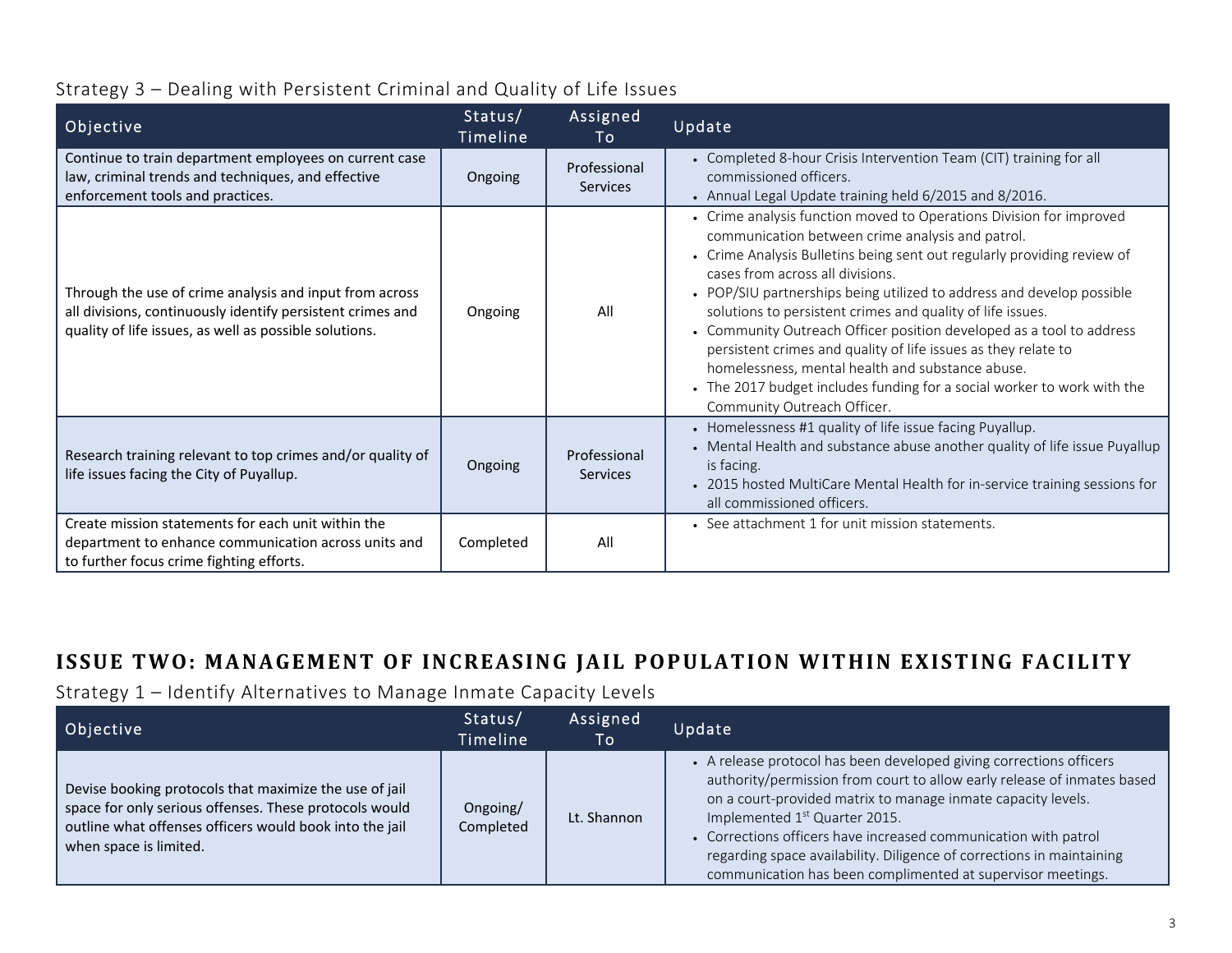| Work with the court and city legal department to identify<br>more efficient use of court services.                                                                   | Ongoing               | Community<br>Outreach<br>Officer &<br>Professional<br><b>Services</b> | • COO worked with the court and prosecutor to develop a special court<br>calendar for those suffering from mental health issues and/or addiction.                                                           |
|----------------------------------------------------------------------------------------------------------------------------------------------------------------------|-----------------------|-----------------------------------------------------------------------|-------------------------------------------------------------------------------------------------------------------------------------------------------------------------------------------------------------|
| Implement system to track early inmate release and<br>declined booking caused by prisoner capacity.                                                                  | 2017<br>$1st$ quarter | Lt. Shannon                                                           | • Lt. Shannon will follow up on the capabilities of the IMAC program to<br>determine if there is availability for IMAC to track inmate early releases<br>and declined bookings caused by prisoner capacity. |
| Annual reviews of alternative methods such as Electronic<br>Home Monitoring (EHM). Electronic Home Monitoring<br>can free up jail space at the cost of the offender. | Annually              | Lt. Shannon                                                           |                                                                                                                                                                                                             |
| Utilize outside agency contracts to manage inmate<br>capacity levels.                                                                                                | Ongoing               | Lt. Shannon                                                           | • Yakima Jail contract signed and being utilized for inmates with extended<br>sentences. Implemented 4 <sup>th</sup> Quarter 2015.                                                                          |

# Strategy 2 – Addressing the Mental Health Needs of Inmates

| Objective                                                                                                                         | Status/<br>Timeline   | Assigned<br>To | Update                                                                                                                                                                                                                                                                                                                                                                                                                                                                                                                                                                                                                                                                                                                                                        |
|-----------------------------------------------------------------------------------------------------------------------------------|-----------------------|----------------|---------------------------------------------------------------------------------------------------------------------------------------------------------------------------------------------------------------------------------------------------------------------------------------------------------------------------------------------------------------------------------------------------------------------------------------------------------------------------------------------------------------------------------------------------------------------------------------------------------------------------------------------------------------------------------------------------------------------------------------------------------------|
| Seek contracts with other correctional facilities which<br>have better capability to handle inmates with mental<br>health issues. | Ongoing/<br>Completed | Lt. Shannon    | • Yakima Jail contract signed and being utilized for inmates in need of<br>mental health services. Implemented 4 <sup>th</sup> Quarter 2015.<br>• Implementation of contract services with Yakima Jail has proven<br>effective in freeing up bed space at Puyallup Jail.                                                                                                                                                                                                                                                                                                                                                                                                                                                                                      |
| Create release protocol for those in need of mental<br>health services so they can receive proper medical and<br>mental care.     | Completed<br>2016     | Lt. Shannon    | • For inmates that appear to be in mental health crisis, Puyallup<br>corrections officers contact OPTUM Pierce BHO for crisis mental health<br>evaluations. If the mental health professionals conducting the<br>evaluations determines that the inmates are detainable, the inmates are<br>released to a mental health facility for treatment.<br>• The Puyallup jail added a contract mental health nurse practitioner to<br>examine inmates with suspected behavioral health issues.                                                                                                                                                                                                                                                                       |
| Continue partnership with local mental health service<br>providers in an effort to ensure adequate follow-up upon<br>release.     | Completed<br>2016     | Lt. Shannon    | • By declaration of the Puyallup Municipal Court "Dismiss and Detain<br>Order" inmates that are due for release from jail due to mental<br>incompetency, must receive mental health evaluations within 72 hours<br>by a mental health professional to ascertain if inmates are detainable<br>for involuntary mental health treatment. Inmates that are evaluated<br>and deemed not detainable are released from jail.<br>• The 2016 Washington State Supreme Court ruled that county jails are<br>not responsible for the behavior of inmates once released from jail, the<br>need for a protocol upon the release of inmates are not necessary.<br>Moreover, released inmates cannot be compelled to seek mental health<br>services after release from jail. |
| Develop an informational brochure to provide to those in<br>need of follow-up mental health services upon release.                | 2017<br>$1st$ Quarter | Lt. Shannon    |                                                                                                                                                                                                                                                                                                                                                                                                                                                                                                                                                                                                                                                                                                                                                               |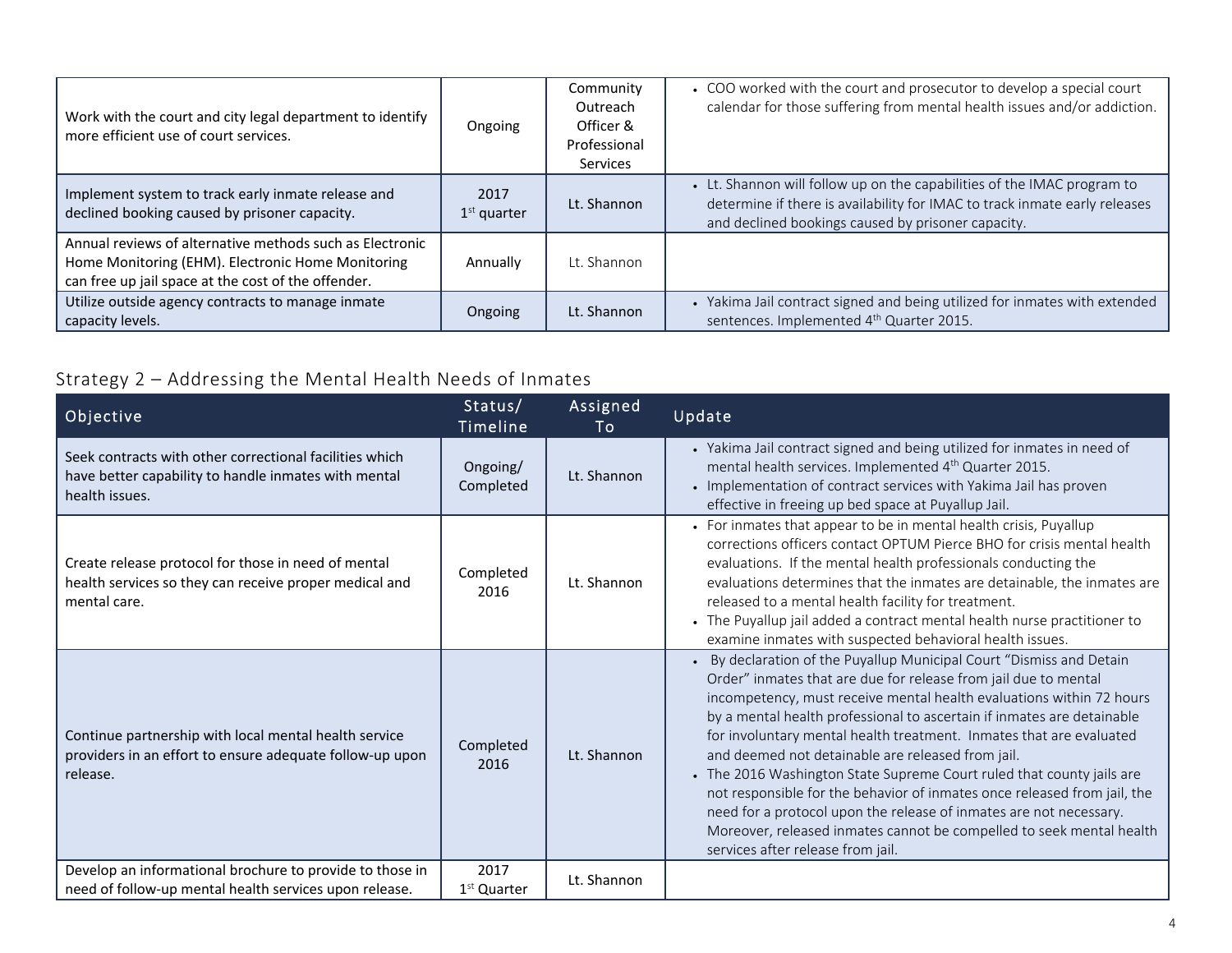# **ISSUE THREE: EFFECTIVE AND EFFICIENT USE OF TECHNOLOGY**

## Strategy 1 – Continuously Evaluate Technology Improvements

| Objective                                                                                                                                                  | Status/<br>Timeline | Assigned<br>To       | Update                                                                                                                                                                                                                                                                                                                                                                                                              |
|------------------------------------------------------------------------------------------------------------------------------------------------------------|---------------------|----------------------|---------------------------------------------------------------------------------------------------------------------------------------------------------------------------------------------------------------------------------------------------------------------------------------------------------------------------------------------------------------------------------------------------------------------|
| Remain current with technology by regularly comparing<br>the Puyallup Police Department's capabilities with what is<br>available on the technology market. | Ongoing             | All                  | • FARO 3-D crime scene scanner equipment purchased.<br>• PredPol being utilized by officers<br>• Need for more Open Source Intelligence training for CID noted.<br>• Two detectives and one support specialist attended Open Source<br>Intelligence training in October 2016.<br>• Grant-funded mobile camera system for City parks - 2017<br>• Detective attended covert camera installation training October 2016 |
| Identify department personnel that are responsible for<br>the testing and evaluation of law enforcement<br>technology.                                     |                     |                      |                                                                                                                                                                                                                                                                                                                                                                                                                     |
| Identify funding sources for mission essential technology,<br>such as available law enforcement or community grants.                                       | Ongoing             | <b>Command Staff</b> | • Grant funding utilized to fund a portion of bullet-proof vest<br>replacements.<br>• Byrne Grant funding utilized to purchase surveillance cameras to be<br>deployed as necessary.                                                                                                                                                                                                                                 |

## Strategy 2 – Integrate an Information Sharing Electronic Dashboard

| Objective                                                                      | Status/<br>Timeline | Assigned<br>To | Update                                                                                                                                                                                                                                 |
|--------------------------------------------------------------------------------|---------------------|----------------|----------------------------------------------------------------------------------------------------------------------------------------------------------------------------------------------------------------------------------------|
| Continue with the current effort of evaluating various<br>dashboard platforms. | 2017                | Command Staff  | • City IT has begun training staff on possible use of SharePoint. Needs to<br>be looked at for possible PD use.<br>With the implementation of the new City website, a PD-specific intranet<br>site may be another option to look into. |

## Strategy 3 – Determine the Feasibility of Body Worn Cameras

| Objective                                                                                                   | Status/<br>Timeline | Assigned<br>To. | Update                                                                                                                                      |
|-------------------------------------------------------------------------------------------------------------|---------------------|-----------------|---------------------------------------------------------------------------------------------------------------------------------------------|
| Monitor changes in state law as well as possible federal<br>initiatives that encourage or mandate body worn | Ongoing             | Chief Jeter     | • Legislation passed granting limited PDR relief for agencies who<br>implement a camera program prior to June 2016. The legislation sunsets |
| cameras.                                                                                                    |                     |                 | in 2019.                                                                                                                                    |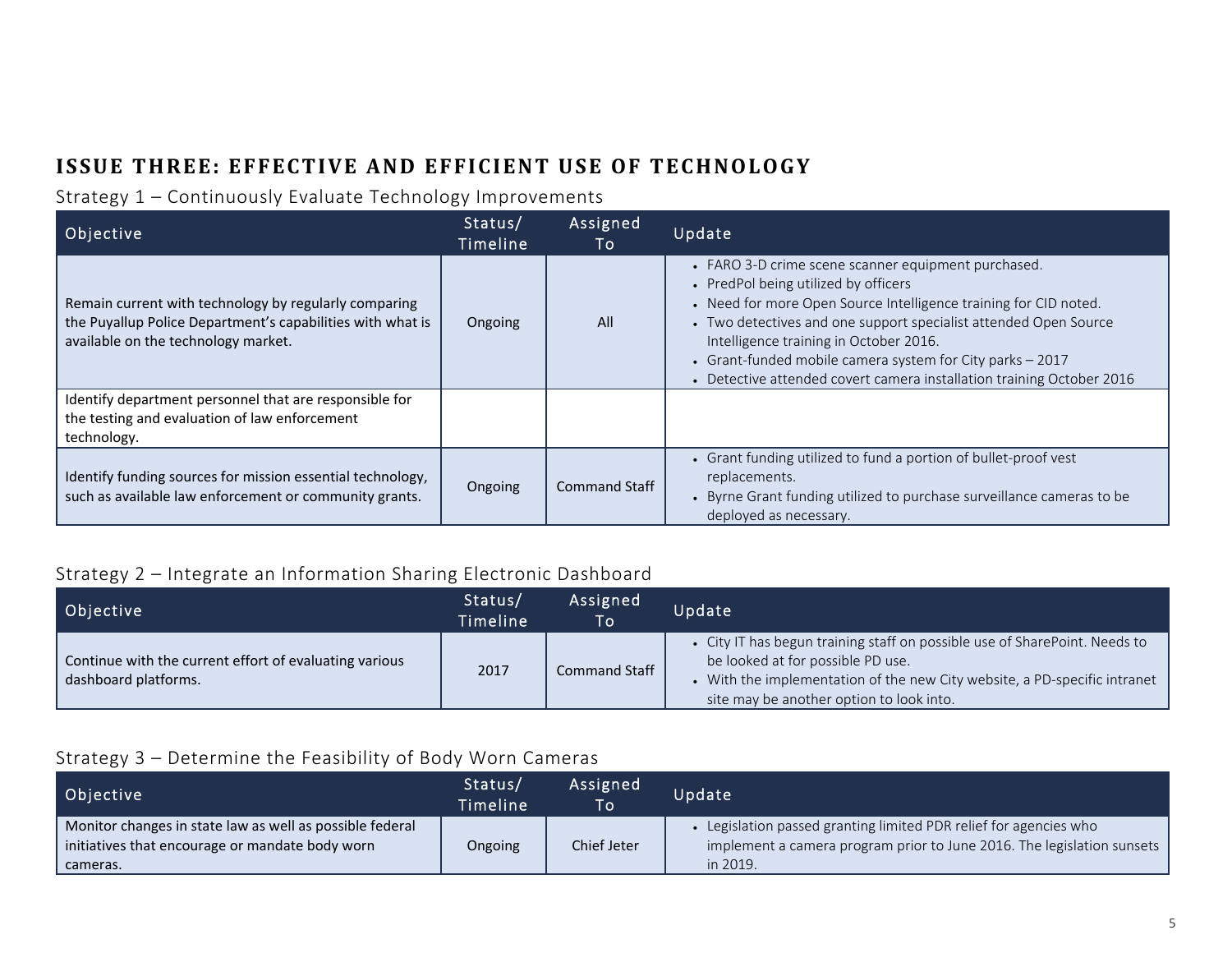| Remain active with the Washington Association of<br>Sheriffs and Police Chiefs to stay abreast on desired<br>changes in the law, which would allow for the effective<br>use, retention and public release of recorded material. | Ongoing | Chief Jeter | • Chief Jeter continues to serve on the WASPC legislative committee and<br>is legislative representative for the Pierce County Police Chief's<br>Association. |
|---------------------------------------------------------------------------------------------------------------------------------------------------------------------------------------------------------------------------------|---------|-------------|---------------------------------------------------------------------------------------------------------------------------------------------------------------|
| Identify potential funding sources.                                                                                                                                                                                             |         |             |                                                                                                                                                               |

## Strategy 4 – Enhance the Efficiency and Effectiveness of Jail Operations by Acquiring an Updated Jail Software Program

| Objective                                                 | Status/<br>Timeline | Assigned<br><b>To</b> | Update                                               |
|-----------------------------------------------------------|---------------------|-----------------------|------------------------------------------------------|
| A new jail software system has been selected and its      |                     |                       | • IntelliTech Jail Management software launched 2015 |
| installation and training will result in a more robust    | Completed           | Lt. Shannon           |                                                      |
| database to properly document the status of jail inmates. |                     |                       |                                                      |

## Strategy 5 – Enhance the Police Department Website

| Objective                                                                                 | Status/<br>Timeline | Assigned<br>Τo              | Update                                                                                                                                                                                                                                                                                                                         |
|-------------------------------------------------------------------------------------------|---------------------|-----------------------------|--------------------------------------------------------------------------------------------------------------------------------------------------------------------------------------------------------------------------------------------------------------------------------------------------------------------------------|
| Research favorable public safety websites from<br>comparable agencies around the country. | Completed           | Captain Engle<br>Kari Lucey | • New City/PD website went live July 2016.<br>• Continuous review of comparable websites to remain current with<br>trends is ongoing.<br>• Development of a recruiting page on our website in in beginning stages.<br>• Development of "Puyallup's Most Wanted" page on our website is in<br>beginning stages.                 |
| Craft an upgraded website that our customers find useful<br>and friendly to use.          | Completed           | Captain Engle<br>Kari Lucey | • The city has contracted with Civic Plus to develop a new city website<br>and with that a new police department website. Roll out of the new<br>website occurred July 21, 2016.<br>• Web updates continue and are ongoing.<br>• The need for more frequent updates on the PD website is noted and will<br>be an ongoing task. |

## Strategy 6 – Fully Implement Smartphones for Officers

| Objective                                                                   | Status/<br>Timeline                    | Assigned<br>To                | Update                                                                                                                                                                                                             |
|-----------------------------------------------------------------------------|----------------------------------------|-------------------------------|--------------------------------------------------------------------------------------------------------------------------------------------------------------------------------------------------------------------|
| Budget for and upgrade all police officers to smart phone<br>technology.    | 2016<br>$1^{st}$ - $2^{nd}$<br>Quarter | Captain Engle<br>Donna Harris | • Funding source identified, working on implementation<br>• Waiting for determination from IT on software availability to capture<br>text messages for PDR, will reevaluate as software enhancements<br>available. |
| Address the ongoing expense of increased cell phone<br>costs in the budget. | 2016                                   | Chief Jeter                   | • Service provider contract re-negotiated to reduce costs of moving to<br>smart phones.                                                                                                                            |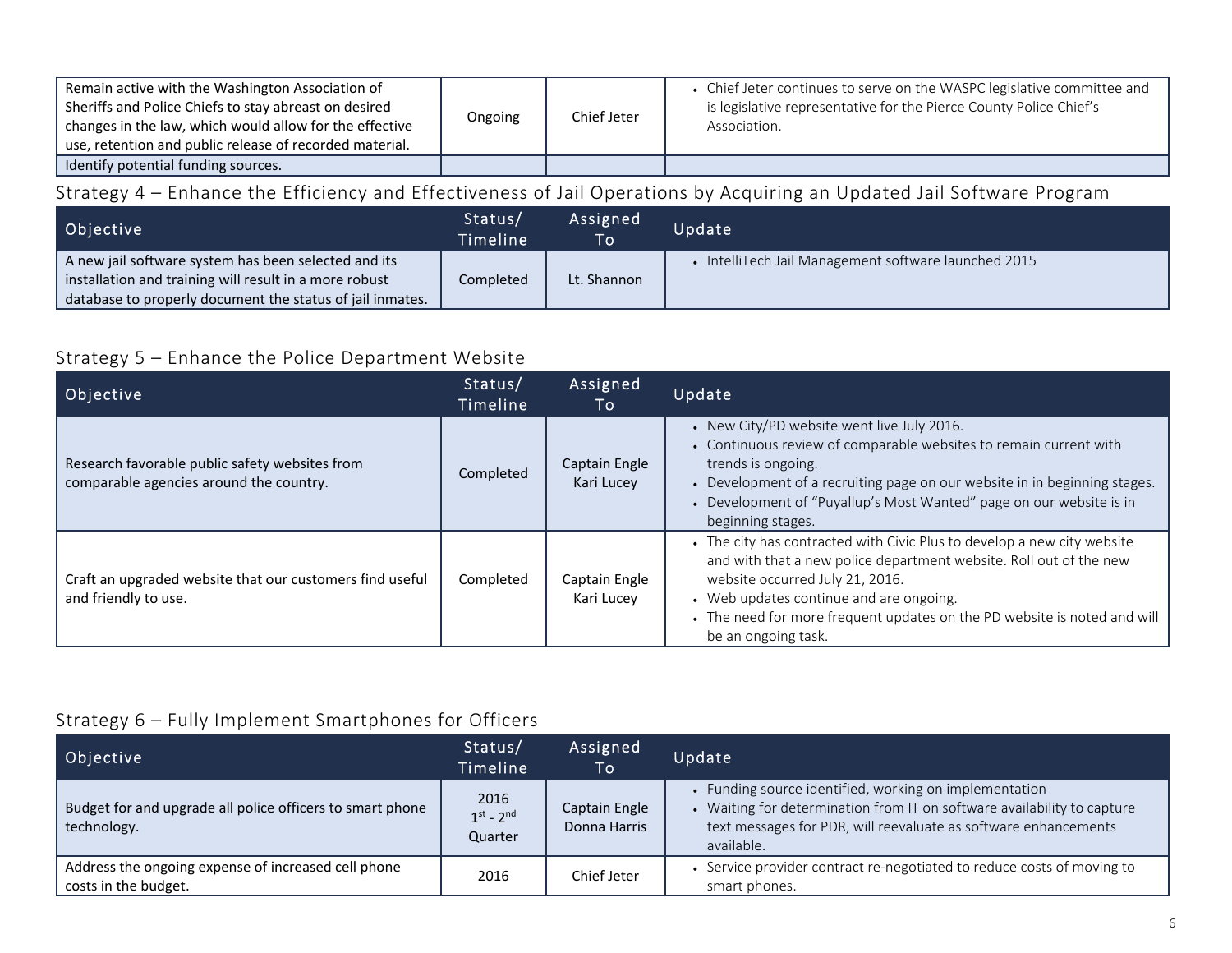|  | Department cell phone billing transferred to Information Technology & |
|--|-----------------------------------------------------------------------|
|  | Communication budget.                                                 |

#### Strategy 7 – Domestic Violence Kiosk

| Objective                                                                                                                                                                                             | Status/<br>Timeline | Assigned<br>To                   | Update                                                                                                            |
|-------------------------------------------------------------------------------------------------------------------------------------------------------------------------------------------------------|---------------------|----------------------------------|-------------------------------------------------------------------------------------------------------------------|
| Research and complete site visits to other agencies to<br>determine space requirements, associated costs and pros<br>and cons of the DV Kiosk.                                                        | 2016                | <b>Nichole</b><br><b>McNiven</b> | • Working with new DV Advocate at City Hall.                                                                      |
| Work with the city information technology department,<br>police department representatives and the Pierce County<br>Superior Court to place a DV Kiosk in the main lobby of<br>the police department. | $2016 - 2017$       | Nichole<br><b>McNiven</b>        | • Working with new DV Advocate at City Hall to identify a location at City<br>Hall where the kiosk can be placed. |

## **ISSUE FOUR: SOUTH SOUND 911**

Strategy 1 – Implement New Computer Aided Dispatch System

| Objective                                                                                                                                                                                 | Status/<br><b>Timeline</b> | Assigned<br>To | Update                                                                                                                                                                                                                                                                                                                                                           |
|-------------------------------------------------------------------------------------------------------------------------------------------------------------------------------------------|----------------------------|----------------|------------------------------------------------------------------------------------------------------------------------------------------------------------------------------------------------------------------------------------------------------------------------------------------------------------------------------------------------------------------|
| The Puyallup Police Department will participate in the<br>development and implementation of a new CAD system<br>and will work to ensure that the new system enhances<br>our capabilities. | Completed                  | Micah Wilson   | • New CAD system (Intergraph) implemented October 19, 2015.<br>• Switch over came with fewer problems than anticipated.<br>• The capability to analyze data from Intergraph will be determined as the<br>system is used more.<br>• Intergraph does have inter-agency information sharing capabilities.<br>• Continuing work to ensure data captured is accurate. |

#### Strategy 2 – Design and Implement an Online Reporting Option

| Objective                                                                                                                                                                  | Status/<br>Timeline | Assigned<br>To I    | Update                                                             |
|----------------------------------------------------------------------------------------------------------------------------------------------------------------------------|---------------------|---------------------|--------------------------------------------------------------------|
| Identify the effects that online reporting will have on the<br>department, such as impact on response times, calls for<br>service and the number of crimes being reported. | 2017                | Captain<br>Portmann |                                                                    |
| In coordination with SS911 and the Puyallup Information<br>Technology department, implement an online reporting<br>system that addresses the needs of our citizens.        | 2017                | Captain<br>Portmann | • Beta testing for online reporting will begin $1st$ quarter 2017. |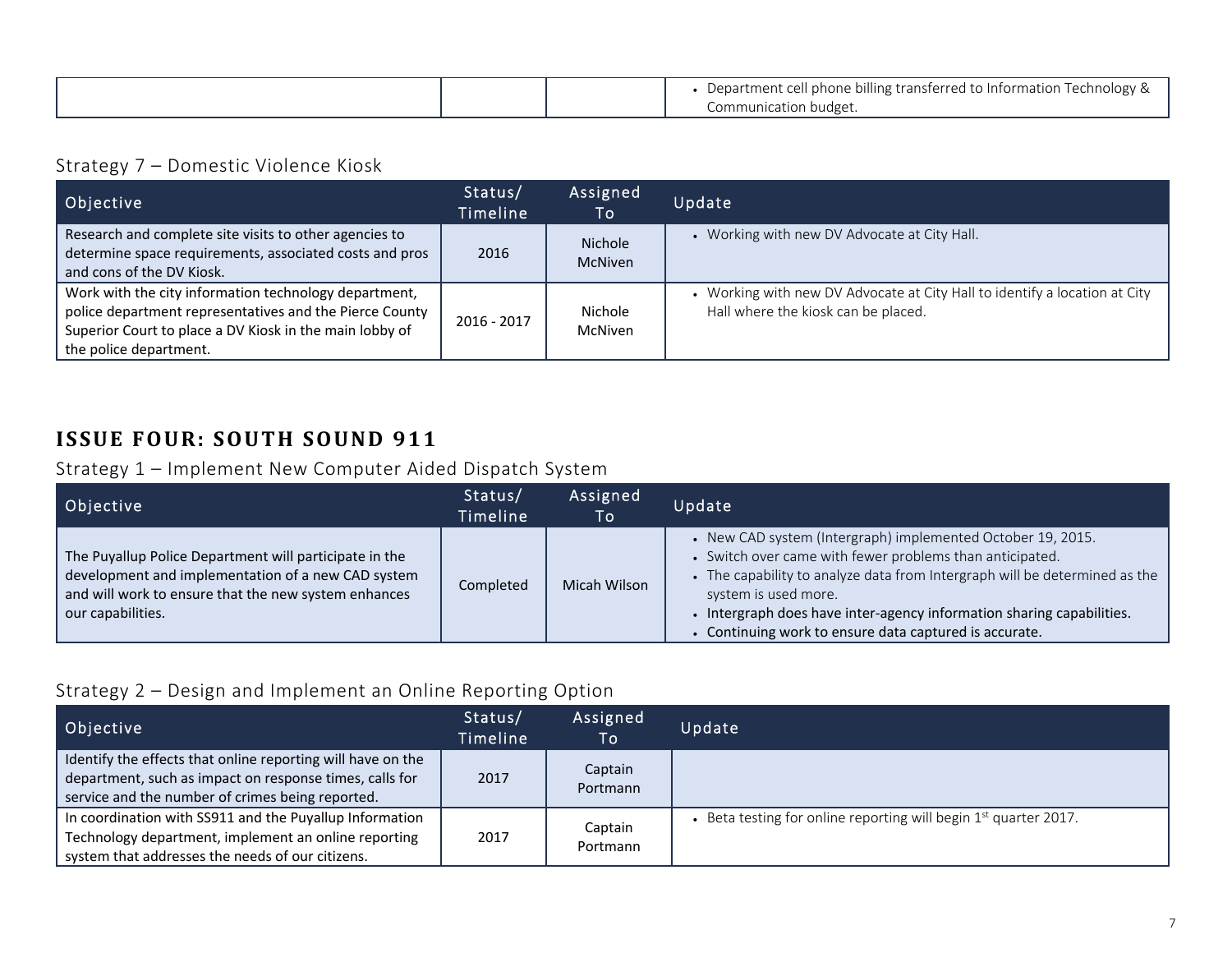## Strategy 3 – Advance Crime Analysis Capabilities

| Objective                                                                                                                                                                                  | Status/<br>Timeline | Assigned<br>To | Update                                                                                         |
|--------------------------------------------------------------------------------------------------------------------------------------------------------------------------------------------|---------------------|----------------|------------------------------------------------------------------------------------------------|
| Identify potential areas for improvement in utilization of<br>staff time by means of purchasing advanced software and<br>cultivating regional partnerships in the crime analysis<br>field. | $2016 - 2017$       | Captain Pihl   | PredPol being utilized to better address staff time while conducting<br>proactive enforcement. |

### Strategy 4 – Implement Automatic Vehicle Locator (AVL) Program

| Objective                                                                      | Status/<br>Timeline | Assigned<br>To           | Update                                                                                                 |
|--------------------------------------------------------------------------------|---------------------|--------------------------|--------------------------------------------------------------------------------------------------------|
| Implementation of an Automatic Vehicle Locator<br>program.                     | Complete            | Command Staff &<br>SS911 | • AVL is active and is being utilized.                                                                 |
| Receive input from all stakeholders regarding the value of<br>this technology. | Ongoing             |                          | • AVL has value for patrol supervisors to effectively place containment<br>units during active crimes. |

## **ISSUE FIVE: CONCERNS OF A METROPOLITIAN COMMUNITY**

## Strategy 1 – Enhance Existing and Develop New Community Partnerships

| Objective                                                                                                        | Status/<br>Timeline | Assigned<br>To                  | Update                                                                                                                                                                                                                                                                                                                                                                                                                                                                                                                                                                                                                                                                                                                            |
|------------------------------------------------------------------------------------------------------------------|---------------------|---------------------------------|-----------------------------------------------------------------------------------------------------------------------------------------------------------------------------------------------------------------------------------------------------------------------------------------------------------------------------------------------------------------------------------------------------------------------------------------------------------------------------------------------------------------------------------------------------------------------------------------------------------------------------------------------------------------------------------------------------------------------------------|
| Support funding for mental health services.                                                                      | Ongoing             | <b>Command Staff</b>            | • The creation of the Community Outreach Officer in 4 <sup>th</sup> Quarter 2015<br>as a temporary position has given Puyallup PD a dedicated staff<br>member to work with mental health service providers.<br>• There is support to fund this position permanently, which will be<br>explored further in 2016.<br>• Chief Jeter is a member of the South Sound Behavioral Health<br>Coalition. The Coalition is leading efforts to build a 120 bed mental<br>hospital in Tacoma.<br>. The COO position has been extended through the first half of 2017.<br>• 2017 preliminary City budget has authorized a part-time social<br>worker to be assigned to work with the jail staff, the Community<br>Outreach Officer, and court. |
| Provide training in dealing with the mentally ill, such as<br>Crisis Intervention Training, to department staff. | Ongoing             | Professional<br><b>Services</b> | • Crisis Intervention Team training (8 hours) provided to all<br>commissioned staff in 2015/2016.<br>• All entry-level officers will receive CIT Training at the academy.                                                                                                                                                                                                                                                                                                                                                                                                                                                                                                                                                         |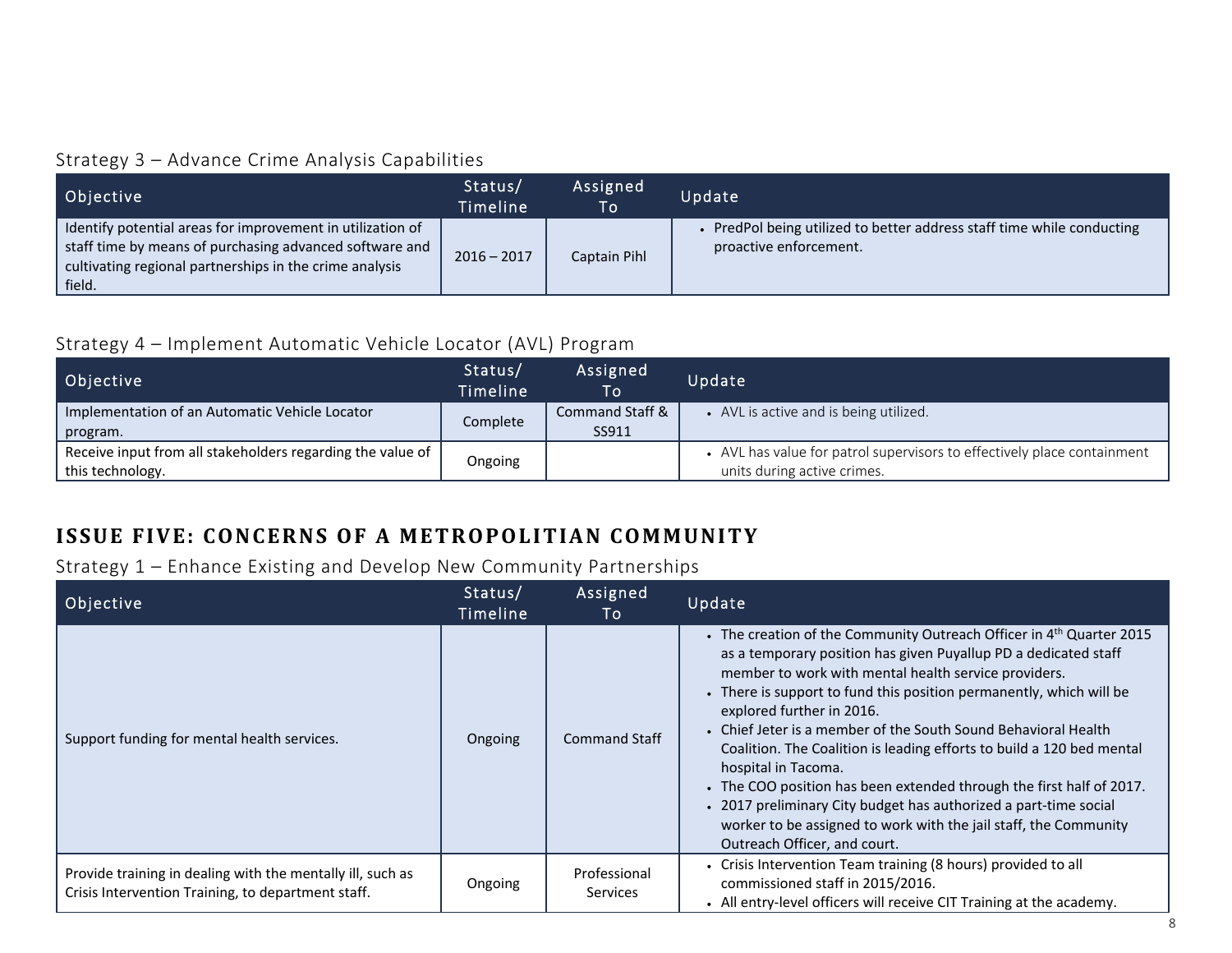|                                                                                                                                                 |          |                                                | • All new hire lateral officers will be required to attend 8-hour CIT<br>Training if they have not already attended.<br>• MultiCare Mental Health staff provided in-service training to all<br>commissioned officers in 2015.                                                                                                                                                                                     |
|-------------------------------------------------------------------------------------------------------------------------------------------------|----------|------------------------------------------------|-------------------------------------------------------------------------------------------------------------------------------------------------------------------------------------------------------------------------------------------------------------------------------------------------------------------------------------------------------------------------------------------------------------------|
| Establish regular meetings with New Hope Center staff<br>and Freezing Nights staff.                                                             | Complete | Community<br><b>Outreach Officer</b>           | • The Community Outreach Officer has provided for open dialogue and<br>increased interaction with staff and visitors to the New Hope Center.                                                                                                                                                                                                                                                                      |
| Establish a partnership with private health care entities to<br>assist in identifying assessment and appropriate<br>placements for individuals. | Complete | Community<br>Outreach Officer                  | • The Community Outreach Officer has established meetings with<br>Good Samaritan Hospital, Central Pierce Fire & Rescue, MultiCare<br>Mental Health, Crime Analysis, City departments, and more.<br>• Placements of at-risk, pregnant and homeless females have been<br>made in 1 <sup>st</sup> Quarter 2016, along with several other successful<br>placements where individuals have access to the help needed. |
| Partner with business to enforce trespass agreements<br>and business rules of loitering.                                                        | Ongoing  | POP/Crime<br>Prevention                        |                                                                                                                                                                                                                                                                                                                                                                                                                   |
| Ensure a department representative serves on the<br>Puyallup Homeless Coalition.                                                                | Complete | Chief Jeter &<br>Community<br>Outreach Officer | • Chief Jeter serves on the Puyallup Homeless Coalition and attends<br>regular meetings. The Community Outreach Officer also participates<br>on the Puyallup Homeless Coalition.                                                                                                                                                                                                                                  |
| Partner with the city library to establish an effective<br>security plan and code of conduct for library staff and<br>patrons.                  | Complete | POP/Crime<br>Prevention                        | • The Crime Prevention Coordinator has worked with the library staff to<br>strengthen their code of conduct and security plan.                                                                                                                                                                                                                                                                                    |

## Strategy 2 – Alcohol Impact Area

| Objective                                                                                                                                                                                | Status/<br>Timeline | Assigned<br>To | Update                                                                                                                                                                 |
|------------------------------------------------------------------------------------------------------------------------------------------------------------------------------------------|---------------------|----------------|------------------------------------------------------------------------------------------------------------------------------------------------------------------------|
| Officers will conduct an informal survey over a 30-day<br>period where subjects contacted who are under the<br>influence or in possession of certain types of alcohol are<br>documented. | Complete            | Captain Engle  | Survey completed.<br>Survey results showed overall high alcohol by volume beverages are<br>not a significant enough problem to warrant adoption of this<br>initiative. |

## **ISSUE SIX: PLANNING FOR THE FUTURE**

## Strategy 1 – Prepare for the Impacts of the Sounder Garage

| Objective                                                                                                                                                                                          | Status/<br>Timeline | Assigned<br>To | Update                                                           |
|----------------------------------------------------------------------------------------------------------------------------------------------------------------------------------------------------|---------------------|----------------|------------------------------------------------------------------|
| Partner with Sound Transit throughout the process of<br>designing, building, opening and maintaining the Sounder<br>parking garage to help mitigate its impacts on crime and<br>the fear of crime. | Ongoing             |                | This project is ongoing, but we will be involved in the process. |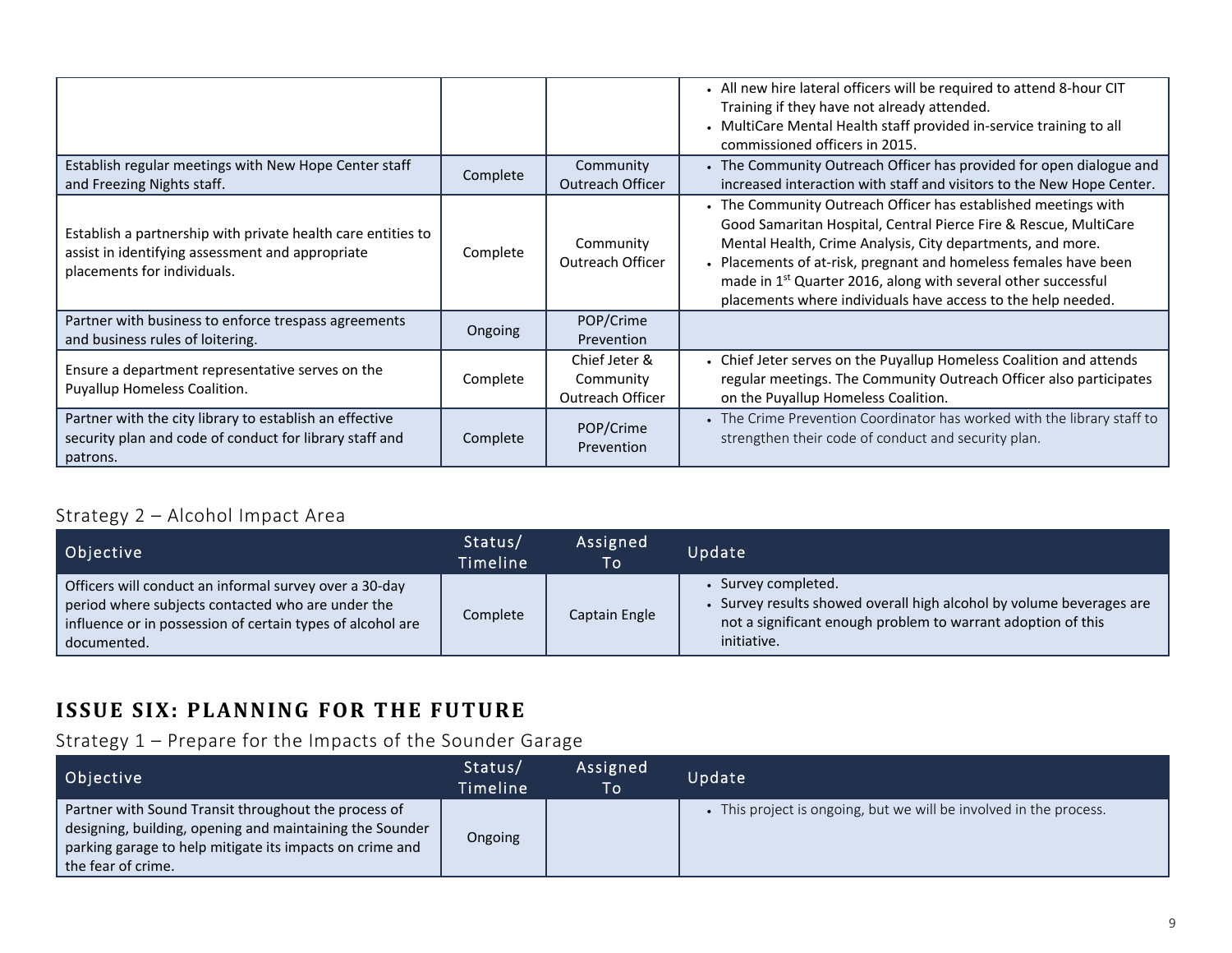#### Strategy 2 – Collaborate with Good Samaritan Hospital/MultiCare

| Objective                                                                                                                                                                                                    | Status/<br>Timeline | Assigned<br>To' | Update                                                                                                                                                            |
|--------------------------------------------------------------------------------------------------------------------------------------------------------------------------------------------------------------|---------------------|-----------------|-------------------------------------------------------------------------------------------------------------------------------------------------------------------|
| Collaborate with Good Samaritan Hospital/MultiCare on<br>devising strategies to address the impacts to public safety $\parallel$<br>in Puyallup due to the increased volumes of patients at<br>the facility. | Ongoing             |                 | • PPD command staff attends regular meetings with Good Samaritan<br>Hospital.<br>• Good Samaritan Hospital is finishing the top two floors of the Dally<br>Tower. |

## Strategy 3 – Preserve Safety at Pierce College

| Objective                                                                             | Status/<br>Timeline | Assigned<br>To. | Update                                                                                                                                                   |
|---------------------------------------------------------------------------------------|---------------------|-----------------|----------------------------------------------------------------------------------------------------------------------------------------------------------|
| Meet regularly with representatives from Pierce College<br>to evaluate safety issues. |                     |                 | Chief Jeter meets quarterly with Pierce College President Dr.<br>Cavalluzzi. Command Staff is in frequent contact with Pierce College<br>security staff. |

## Strategy 4 – Continue to Explore the Development of <sup>a</sup> Community Justice Center

| Objective                                                                                    | Status/<br>Timeline | Assigned<br>To | Update                                                                                                                                                                                                                                                                                                                                                                  |
|----------------------------------------------------------------------------------------------|---------------------|----------------|-------------------------------------------------------------------------------------------------------------------------------------------------------------------------------------------------------------------------------------------------------------------------------------------------------------------------------------------------------------------------|
| Work with the City Manager and City Council on<br>developing a site plan for a new facility. | Ongoing             | Chief Jeter    | • The City Council has identified a new justice center as a priority.<br>Discussions are ongoing about a property acquisition in conjunction<br>with Central Pierce Fire at the old Lumberman's site.<br>2016 council approved purchase of a portion of the "old<br>Lumberman's" site from Central Pierce Fire & Rescue to be used for a<br>new public safety building. |
| Work with the City Manager and City Council on a<br>timeline for a new facility.             | Ongoing             | Chief Jeter    | • 2017 preliminary budget has allotted \$50,000 for further research<br>into the new building site.<br>• Goal is to have this on the ballot for voter approval in fall 2017.                                                                                                                                                                                            |

## Strategy 5 – Plan for Expected Growth of the Washington State Fair

| Objective                                                                                   | Status/<br>Timeline | Assigned<br>To                          | Update                                                                                                                                                                                                                                                                                                                                                                                                                                                                     |
|---------------------------------------------------------------------------------------------|---------------------|-----------------------------------------|----------------------------------------------------------------------------------------------------------------------------------------------------------------------------------------------------------------------------------------------------------------------------------------------------------------------------------------------------------------------------------------------------------------------------------------------------------------------------|
| Maintain a strong working relationship with the<br>Washington State Fair and Events Center. | Ongoing             | Chief Jeter<br>Deputy Chief<br>McDonald | • The Puyallup Police Department continues to work closely with the<br>Washington State Fair on events held onsite.<br>• PPD Command Staff meets regularly with the Fair's executive staff on<br>issues of mutual interest and security.<br>• The 2016 Fall Washington State Fair held September 2-25 was the<br>first "expanded" fair dates. Total attendance remained steady with<br>over 1 million visitors but daily attendance showed crowds were more<br>spread out. |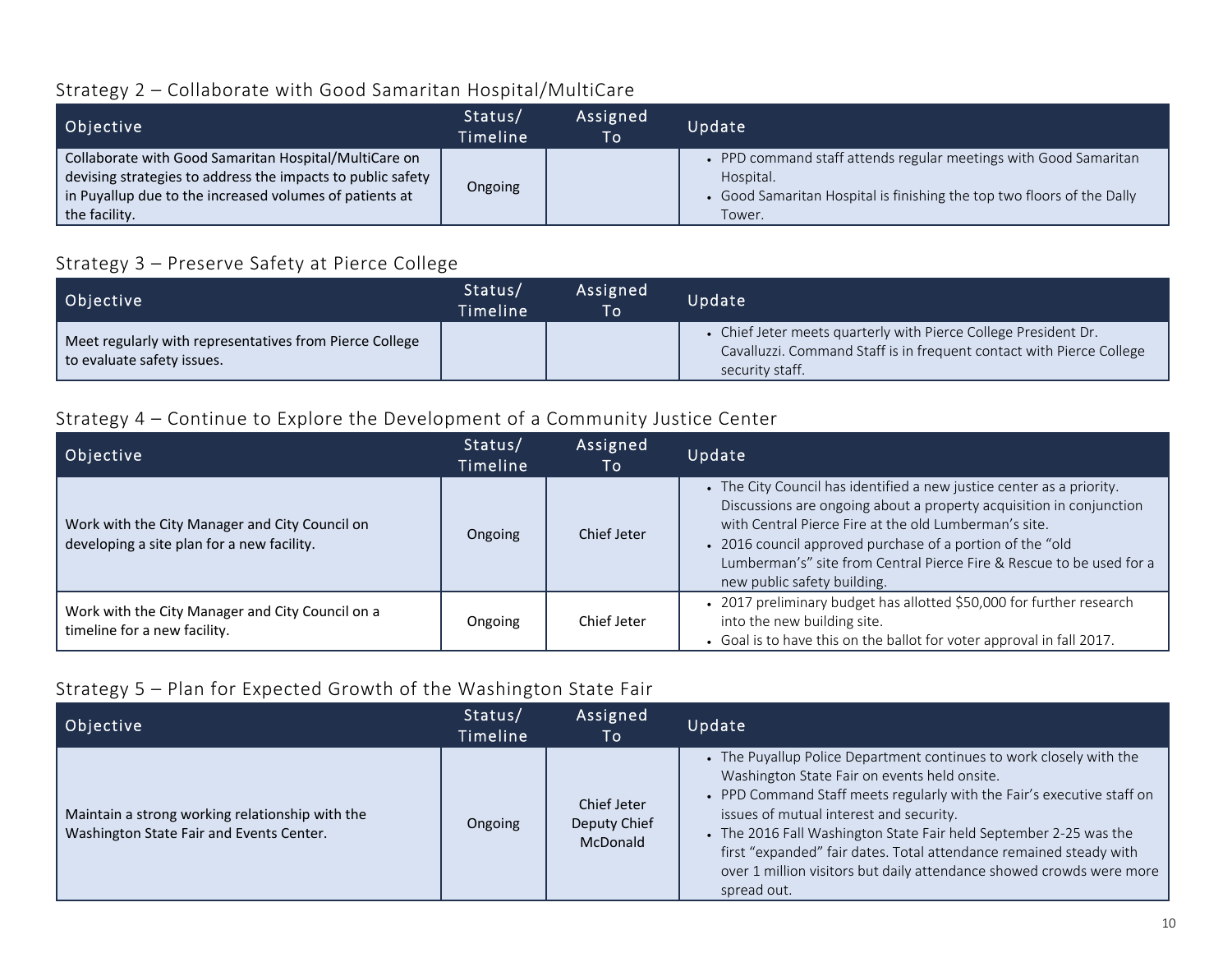|  | Crowd data from 2016 is being utilized to plan for the 2017 Fall Fair.<br>Meetings with the Fair continue to be ongoing. |
|--|--------------------------------------------------------------------------------------------------------------------------|
|  |                                                                                                                          |

#### Strategy 6 – Continue to Monitor and Assess the Growth in Unincorporated Areas Surrounding Puyallup

| Objective                                                                                                                                                                                                    | Status/<br>Timeline | Assigned<br>To | Update |
|--------------------------------------------------------------------------------------------------------------------------------------------------------------------------------------------------------------|---------------------|----------------|--------|
| Monitor annual growth projections in the South Hill area.                                                                                                                                                    |                     |                |        |
| Work in partnership with Good Samaritan Hospital, Pierce<br>College, Sound Transit, the Washington State Fair and<br>other regional service providers on identifying and<br>assessing the impacts of growth. |                     |                |        |

## **ISSUE SEVEN: PROMOTING ORGANIZATIONAL HEALTH AND SUSTAINABILITY**

#### Strategy 1 – Effectively Manage Existing Resources

| Objective                                                 | Status/<br>\Timeline\   | Assigned<br>To <sup>1</sup> | Update                                               |
|-----------------------------------------------------------|-------------------------|-----------------------------|------------------------------------------------------|
| Evaluate the allocation of personnel required to maintain | 3 <sup>rd</sup> Quarter | Chief Jeter                 | Filled several vacancies.                            |
| the quality of service provided to the community.         | 2017                    |                             | Planning to conduct Staffing Study 3rd Quarter 2017. |

## Strategy 2 – Improve Recruiting Efforts

| Objective                                                                                                                                                     | Status/<br>Timeline | Assigned<br>To | Update                                                                                                                                                                                                                                          |
|---------------------------------------------------------------------------------------------------------------------------------------------------------------|---------------------|----------------|-------------------------------------------------------------------------------------------------------------------------------------------------------------------------------------------------------------------------------------------------|
| Work in partnership with the city Human Resources<br>Department to create an innovative recruitment program<br>which attracts qualified personnel.            |                     |                | • Working on updating Civil Service Rules to make use more nimble in<br>competitive market.<br>• Met with JBLM commanders to discuss recruiting methods to<br>transition veterans from Military Police to regional civilian police<br>agencies. |
| Identify incentives that will make Puyallup more<br>attractive to potential candidates.                                                                       |                     |                |                                                                                                                                                                                                                                                 |
| Promote current benefits and opportunities the Puyallup<br>Police Department has to offer.                                                                    |                     |                | • Kari Lucey has begun to research recruiting website of other police<br>department's to develop a PPD recruiting page on our new website.<br>• Have begun talks to develop a recruiting video in partnership with<br>PCTV.                     |
| Provide information relating to department benefits and<br>the outstanding support we receive from the community<br>with a recruiting team at various venues. |                     |                | • Attended "Stand With those who Serve" recruiting event at JBLM,<br>received constructive feedback from officers.<br>• Will be purchasing PPD "swag" so we are in line with other agencies at<br>future recruiting events.                     |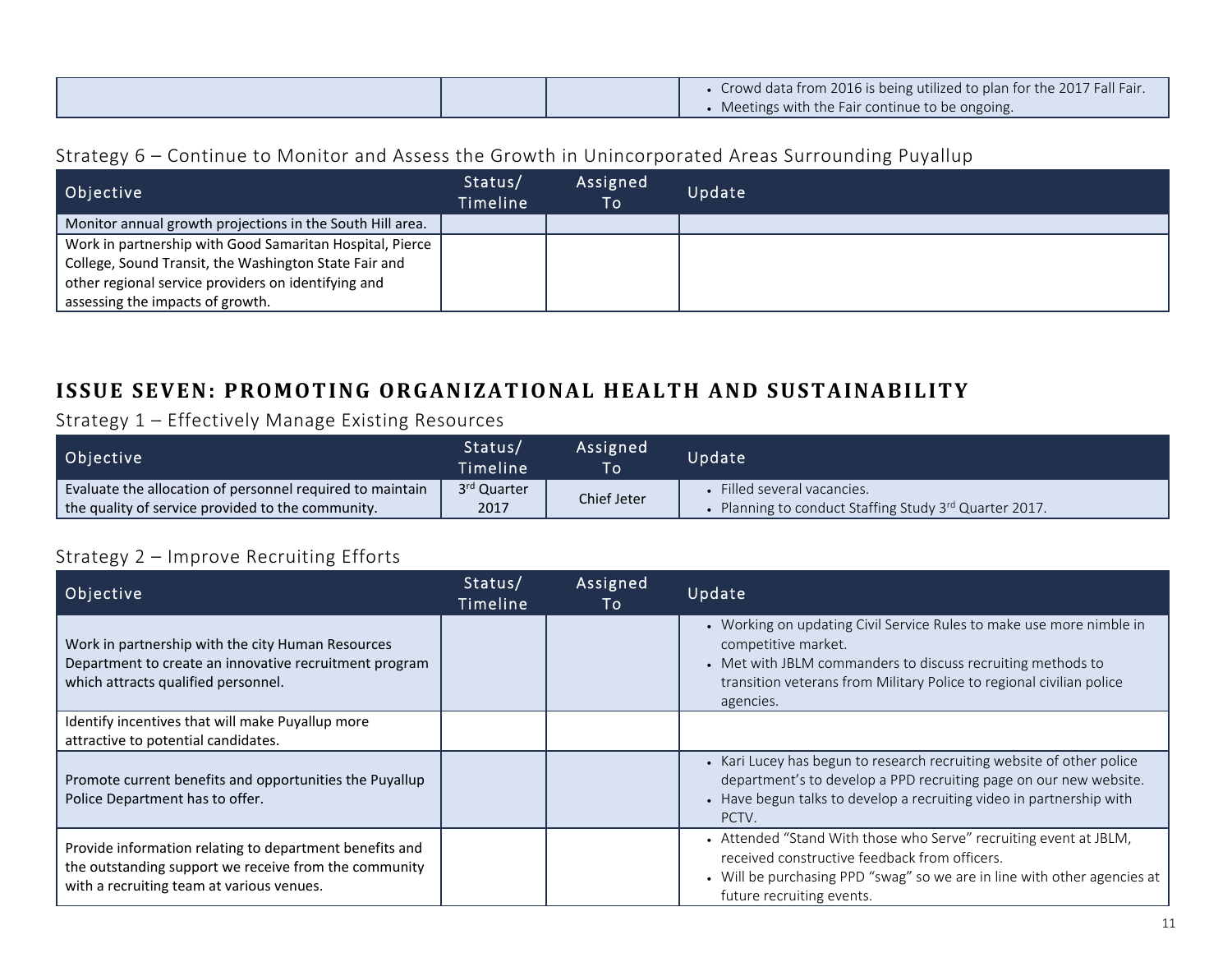# Strategy 3 – Establish <sup>a</sup> Police Department Employee Wellness Program

| Objective                                                                                                                                        | Status/<br>Timeline | Assigned<br>To | Update |
|--------------------------------------------------------------------------------------------------------------------------------------------------|---------------------|----------------|--------|
| Establish a Puyallup Police Department wellness<br>committee that works in partnership with the city's<br>wellness committee.                    |                     |                |        |
| Promote mental and physical health awareness to<br>department members in cooperation with the police<br>department and city wellness committees. |                     |                |        |

## Strategy 4 – Identify Areas of Improvement for Department Training Program

| Objective                                                                                                                                        | Status/<br>Timeline | Assigned<br>To                  | Update                                                                                                                                                                                                                                                                                                                                                                                                                                                                                                 |
|--------------------------------------------------------------------------------------------------------------------------------------------------|---------------------|---------------------------------|--------------------------------------------------------------------------------------------------------------------------------------------------------------------------------------------------------------------------------------------------------------------------------------------------------------------------------------------------------------------------------------------------------------------------------------------------------------------------------------------------------|
| Review annual training requirements for department<br>personnel to ensure each employee is meeting or<br>exceeding the state mandated standards. | Ongoing             | Professional<br><b>Services</b> | • In 2015 100% training compliance was met.<br>• PPD has worked to meet the Crisis Intervention Team training<br>requirements with all commissioned staff of staff completing 8-hour<br>CIT training in 2015/2016.<br>• Reserve Officers will be required to meet the mandate of 24 hours of<br>in-service training in 2016. Admin Sgt will be developing training plan<br>for Reserve Officers to ensure mandate is met.                                                                              |
| Explore funding sources which will allow for an increase<br>in training opportunities.                                                           |                     |                                 | • PPD has been awarded grant funding to host an active shooter<br>training in 2016.<br>• Active Shooter training held with 18 attendees over 2 days. Positive<br>feedback received from attendees on instructors and training content.                                                                                                                                                                                                                                                                 |
| Explore strategies for increasing on-duty training<br>opportunities, while maintaining expected response to<br>calls for service.                | Ongoing             | Professional<br>Services        | • The 2016 draft training plan includes "elective" in-service training<br>opportunities.                                                                                                                                                                                                                                                                                                                                                                                                               |
| Identify experts within the community who can provide<br>specialized training for areas of concern, such as Crisis<br>Intervention Training.     | Ongoing             | Professional<br>Services        | • CJTC hosts numbers CIT training sessions throughout the year, of<br>which one session was hosted in Puyallup.<br>• PPD will be working in partnership with Steilacoom & Dupont Police<br>Department to bring the 2-day Blue Courage training to Pierce County<br>in 2016.<br>• Officer Culp awarded "Master Instructor" status for Defensive Tactics.<br>• Officer Culp and Officer Humble attended Taser Instructor training in<br>October 2016 providing two in-house Certified Taser Instructors. |
| Assess Police Training Officer (PTO) program in an effort<br>to ensure methods remain relevant, current and efficient.                           |                     | Professional<br>Services        | • In-house PTO instructor candidate has been identified and will<br>regularly update the PTO program to ensure it is current.<br>• Hosted PTO training which had three PPD officers in attendance who<br>were assigned as new PTOs.                                                                                                                                                                                                                                                                    |